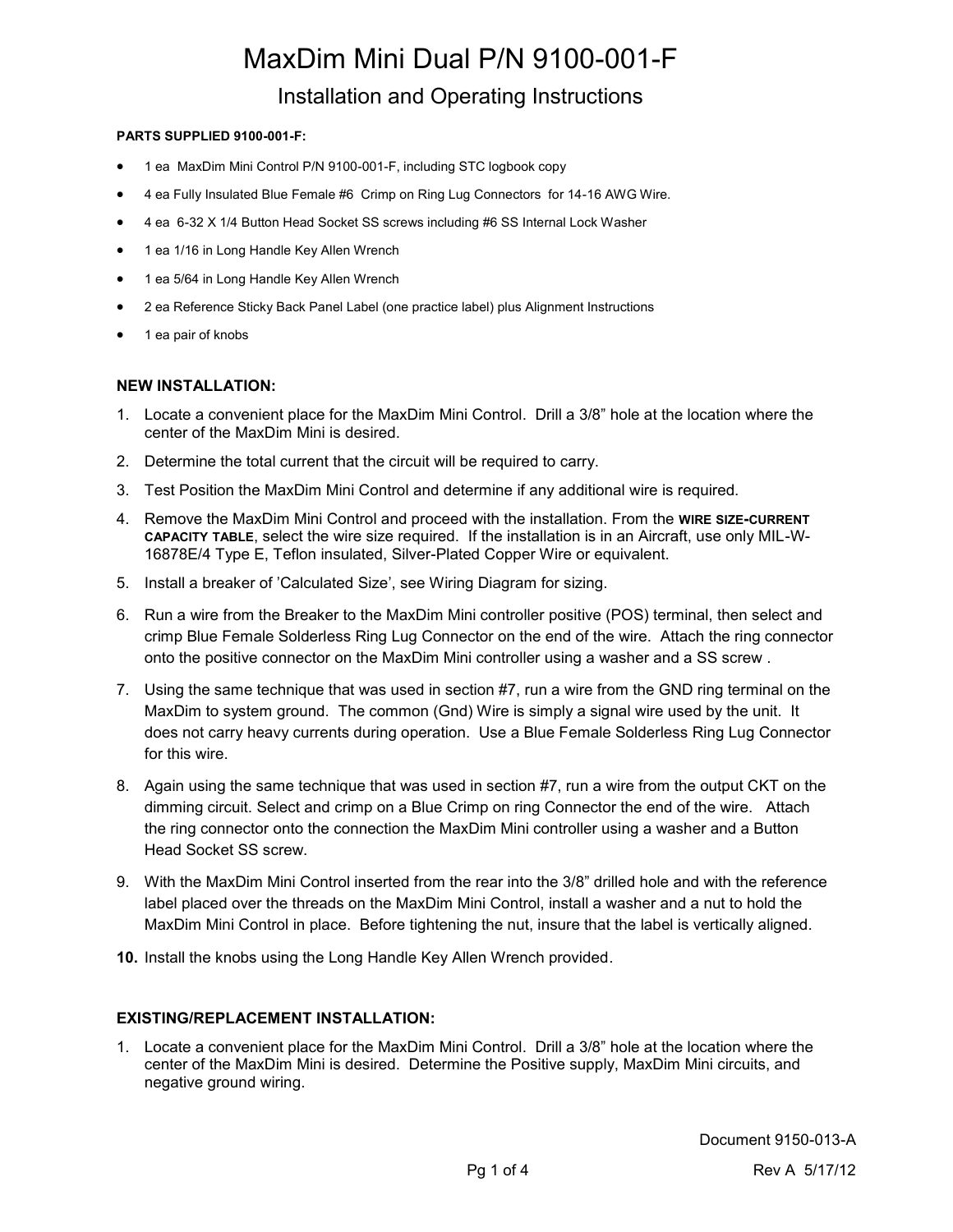- 2. Test Position the MaxDim Mini Control and determine if any additional wire is required for the installation.
- 3. Insure that a breaker for the MaxDim Mini Controller power source is installed in series with power source and sized to 'Calculated Value' as defined on the wiring diagram.
- 4. Remove the MaxDim Mini Control and proceed with the installation. From the wire size-current capacity table, select the wire size required if additional wire is required. If the installation is in an Aircraft, use only MIL-W-16878E/4 Type E, Teflon insulated, Silver-Plated Copper Wire or equivalent.
- 5. Run a wire from the Breaker to the MaxDim controller positive (POS) terminal, then Select and install a Blue Female Solderless Ring Lug Connector on the end of the wire. Attach this to the POS connector on the MaxDim controller.
- 6. Using the same technique that was used in #5, run a wire from the male connector terminal on the MaxDim to system ground. The common (Gnd) wire is simply a signal wire used by the unit. It does not carry heavy currents during operation. Use a Blue Solderless Ring Lug Connector for this wire. Connect to GND connector of device.
- 7. Again using the same technique that was used in #5, run wire from output CKT for the dimming circuit. Select and install a Blue Solderless Ring Lug Connector on the end of the wire and connect it onto the male connector on the MaxDim Controller.
- 8. With the MaxDim Mini Control inserted from the rear into the 3/8" drilled hole and with the reference label placed over the threads on the MaxDim Mini Control, install a washer and a nut to hold the MaxDim Mini Control in place.
- 9. Install the knobs using the 1/16' long handle key Allen wrench provided.

### **FUNCTIONAL TEST:**

- 1. Turn each knob fully counter clockwise and apply power to the system.
- 2. Slowly rotate each knob clockwise. The Lamp MaxDim Mini Circuit will activate and with a continued clockwise rotation the lamps will increase in intensity.
- 3. Fully Clockwise rotation applies the full voltage to the Lamp MaxDim Mini Circuit.



## WIRING DIAGRAM 9100-001-F MaxDim Mini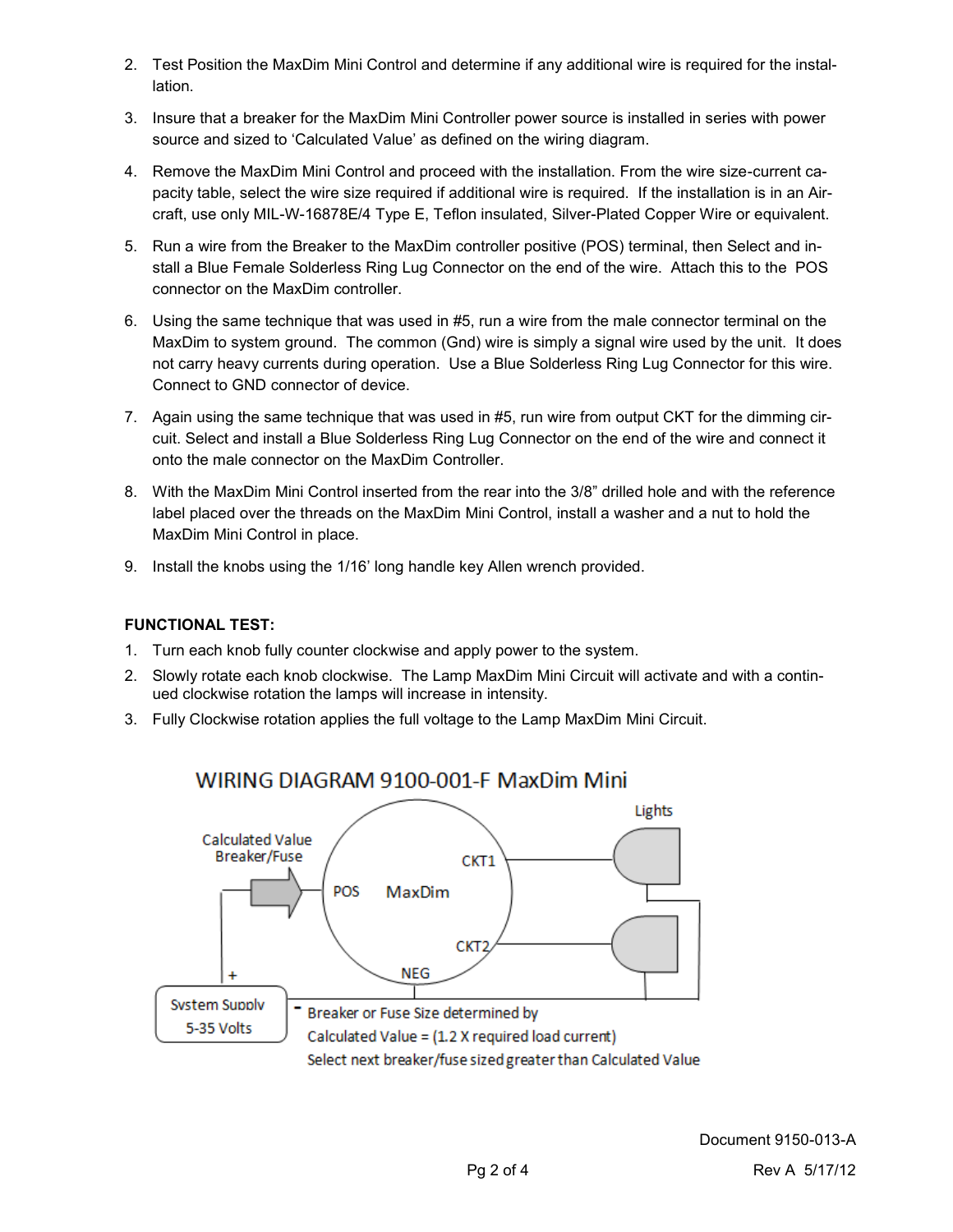# **—SPECIFICATIONS—**

**Voltage Range:** 5 to 35VDC **Max Current:** 7.5 A **Controlled Output**: 0 to 5/35 VDC 0 to 7.5A Per Circuit

# **Capacity**:

<u>unununununununununununun sahara adalah sebagai dalam sebagai dalam sebagai dalam sebagai dalam sebagai dalam </u>

- 38 Watts @ 5 VDC
- 90Watts @12 VDC
- 180 Watts @ 24 VDC
- 210 Watts @ 28 VDC

**Potentiometer Rotation:** 270 Deg. **Rotational Life:** 500KTurns

**Operating Temperature range:** -30°C to +65°C **Internal Temperature Protect:** +85°C **Storage Temperature: -**40°C to +100°C **Maximum Internal Temperature:** @ 7.5A +5 °C above Ambient.

**Enclosure Material:** Bayer FR 110 Resin Meets UL 94 Flame Rating: V-2 (0.03in) V-0 (0.059in) 5VB (0.098in) 5VA (0.13in)

**Approvals: FAA STC PMA RTCA/DO-160E** Tested/Qualified EMC

Order P/N 9100-001-F





# **ONE YEAR LIMITED WARRANTY**

**SEC will repair or replace, at its expense and at its option any device manufactured by SEC which in the normal use has proven to be defective in workmanship or material, provided that the customer returns the product prepaid to SEC along with proof of purchase of the product within one year and provides SEC with reasonable opportunity to verify the alleged defect by inspection. SEC will not be responsible for any asserted defect which has resulted from misuse, abuse or over stressing above the published specifications. SEC will under no circumstances be liable for incidental or consequential damages resulting from the defective products. This warranty is SEC's Sole warranty and sets forth the customer's exclusive remedy, with respect to defective products; all other warranties, express or implied, whether of merchantability, fitness for purpose, or otherwise, are expressly disclaimed by SEC.**



*Seaton Engineering Corp.* Spokane, WA 99208

Document 9150-013-A Pg 3 of 4 Rev A 5/17/12

<u>IN NUMUN NUMUN NUMUN NUMUN NUMUN NUMUN NUMUN NUMUN NUMUN NUMUN NU</u>